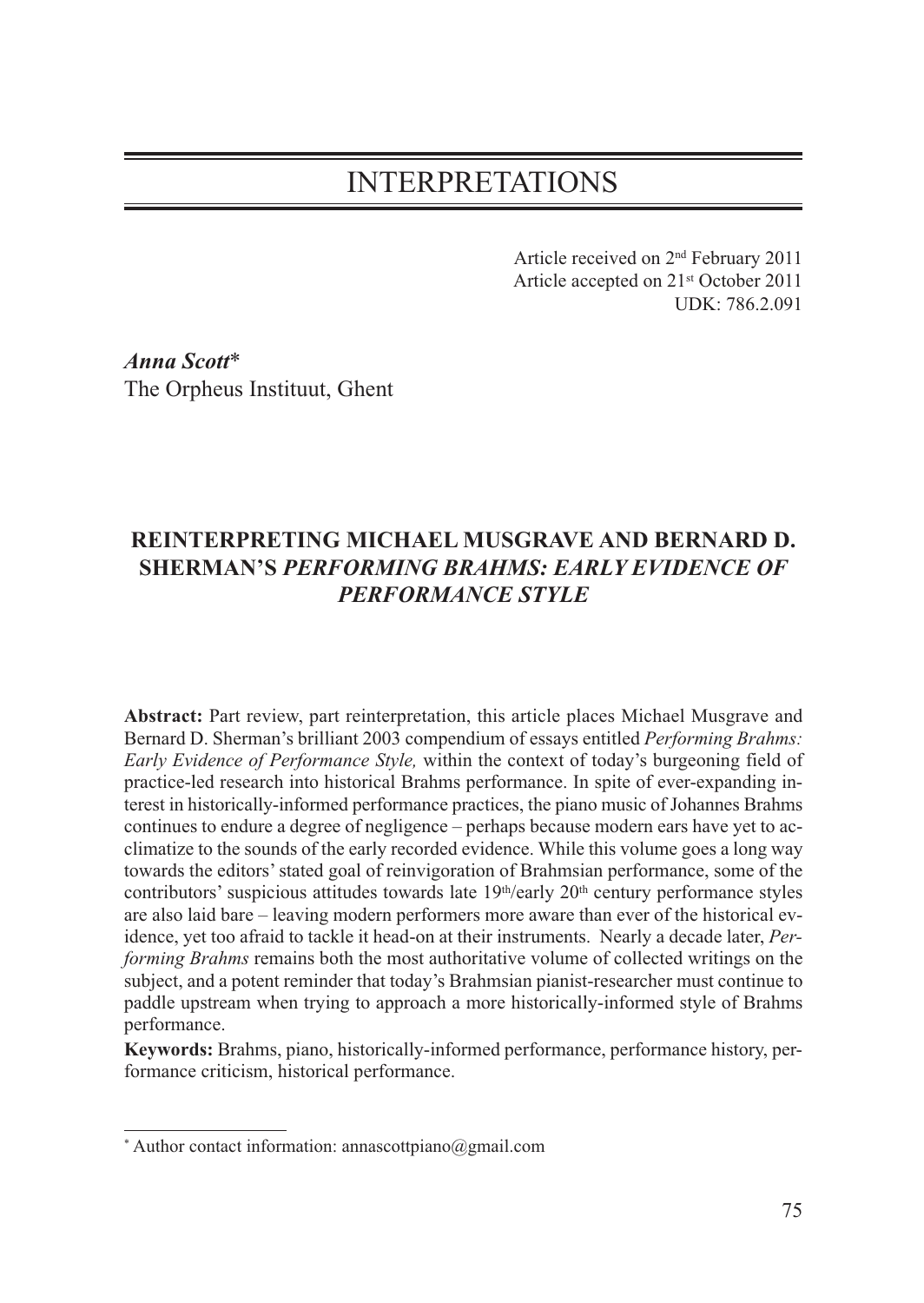**Апстракт**: Делом приказ, делом интерпретација, овај рад смешта изванредну збирку есеја *Извођење Брамса: Рани докази извођачког стила* Мајкла Масгрејва и Бернарда Д. Шермана, у контекст данашњег све ширег поља практичног истраживања историјског извођења Брамса. Упркос растућем интересовању за историјски засноване извођачке праксе, клавирска музика Јоханеса Брамса и даље је у извесној мери занемарена, могуће и зато што савремени слушаоци још увек нису навикнути на звук најранијих снимљених доказа. И док ово издање у великој мери остварује назначени циљ својих аутора – да поново оснажи брамсијанско извођење, у њему су откривени и поједини подозриви ставови уредника по питању извођачког стила касног 19-ог и раног 20-ог века, остављајући тако савремене извођаче свесније него икада историјских чињеница, али истовремено и превише застрашене да се суоче са њима за својим инструментима. Готово деценију касније, *Извођење Брамса* остаје најмеродавнија збирка сабраних радова на ову тему, и значајан подсетник да данашњи пијанисти, извођачи Брамса, морају наставити свој пут ка историјски заснованом стилу извођења Брамсових дела.

**Кључне речи**: Брамс, клавир, историјски засновано извођење, историја извођаштва, критика извођаштва, историјско извођење

While the historically-informed performance practice movement has begun to guide musicians ever closer to mapping the shores of late Romantic performance styles, the music of Johannes Brahms has endured a degree of negligence. Long beleaguered by positivistic musicological studies, today's Brahmsian performers seek some measure of the same working conditions enjoyed by the composer: a *working* knowledge of the expressive devices at our disposal, an encouragement of performative flexibility, and an acceptance of widely-differing personal styles. As such, artist-researchers have warmly embraced *Performing Brahms: Early Evidence of Performance Style* – Michael Musgrave and Bernard D. Sherman's 2003 compendium of essays on many of the most compelling issues surrounding Brahms performance practice. This volume includes an accompanying CD of historical recordings, and remains the single most authoritative source for those interested in the performing practices of the composer's inner circle.

In their forward the editors acknowledge the difficulty of situating Brahms' music historically. At the turn of the century Brahms increasingly found himself alienated by the emergence of competitive and virtuosic pianism on one hand, and the scorn of progressive followers of the Second Viennese School on the other. As a result, much of what we know about his performing style is essentially a 20th century construct – colored by the agendas of those either scoffing at his conservatism or championing his genius. For this reason, many believe that the performance practices of Brahms' circle were essentially similar to those heard in concert halls today. Fortunately, in the prefatory paragraphs of their book, Musgrave and Sherman state that when it comes to Brahms' music, 'we cannot travel in time.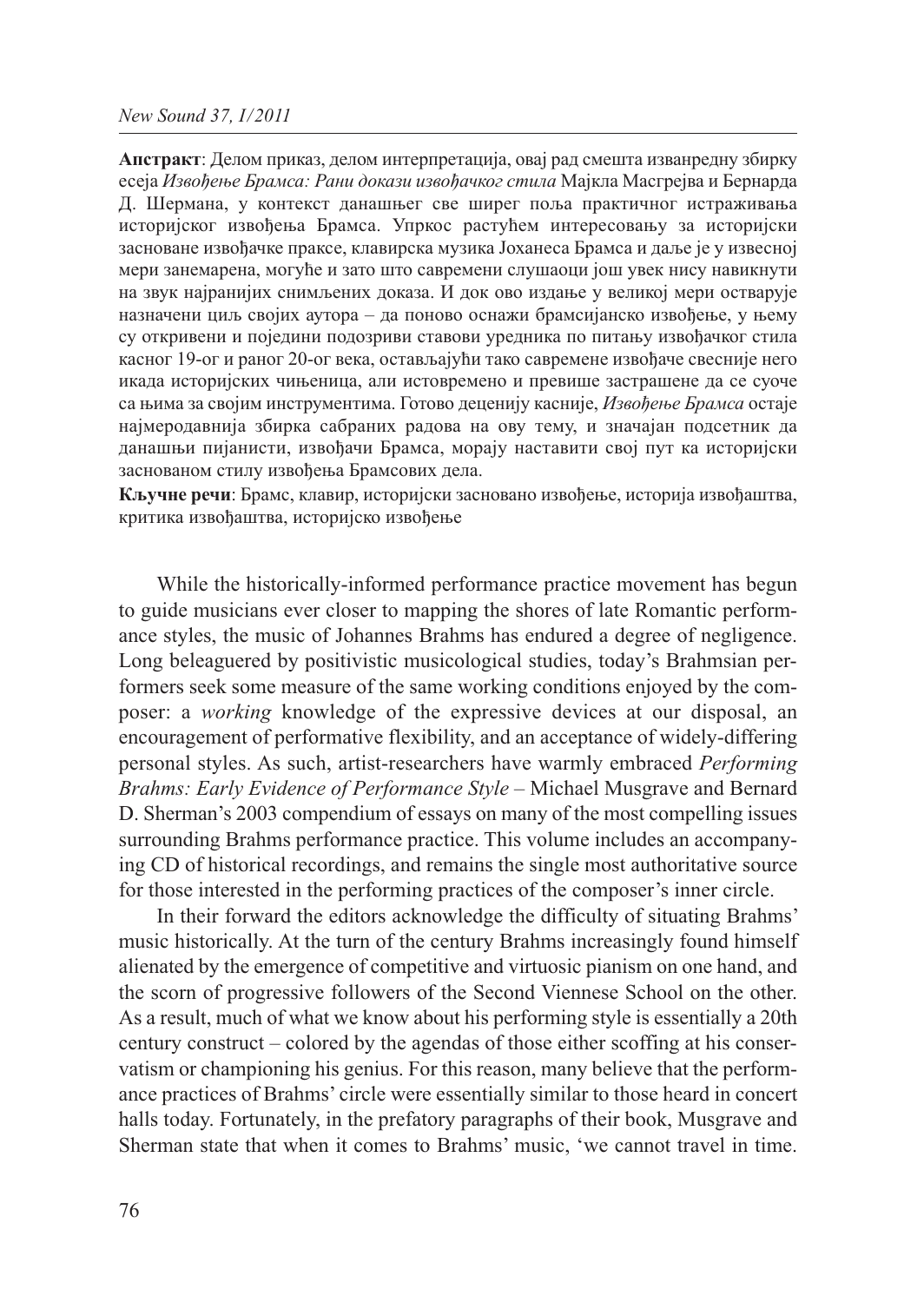But equally we know that much has changed. The challenge is to know why, and especially *how* historical knowledge might be of value to performance and understanding today.'1 It would be easy to criticize *Performing Brahms* for its underrepresentation of essays concerning Brahmsian pianism (as the piano was the central focus of the composer's creative activities), but this scarcity accurately reflects the current state of Brahms performance practice scholarship. There is also little need to detail the pesky inaccuracies to be found in the list of extracts for the accompanying CD, as they are sufficiently discussed in Daniel Leech-Wilkinson's review of this same book.2 What *is* troublesome however, is *Performing Brahms'* unwitting betrayal of some of its contributing authors' somewhat supercilious attitudes towards late 19th century performance style. The persistence of such attitudes may not only be the most potent obstacle facing historically-informed performers of late Romantic repertoires, but it may undermine the editors' stated goal of performative reinvigoration as well – leaving performers aware of the evidence, yet frightened to test it out at their instruments.

In Bernard D. Sherman's essay entitled 'How different was Brahms' playing style from our own?' the author highlights a number of inconsistencies found within the historical letters of Brahms' circle, yet does not mention those that exist between the letters and some of the Brahms pupil recordings included in the accompanying CD! For example, Sherman describes how one of Brahms' piano students reported that Brahms particularly disliked the practice of rolling chords, while another of Brahms' contemporaries said that the composer's own performances were full of this pianistic device. Sherman could have mentioned that the situation is further clouded by the fact that the pupil's performances on the included CD are resplendent with spread chords.

Like many musicologists wrestling with the evidence surrounding Brahms' performing practices, the author points out inconsistencies without offering plausible reasons for their existence. Perhaps, as the historical recordings and performance descriptions seem to suggest, the practice of rolling chords was indeed widespread, but at times used to excess in the personal opinion of the composer – on a given day, for a particular pupil. This flexibility threatens the modernist need for 'style rules' when it comes to lost performance practices. Brahms is supposed to have either preferred rolled chords, or have categorically avoided them – there is no room for both. That Sherman does not consider a flexible approach to the use of rolled chords is made all the more troubling when he goes on to describe

<sup>1</sup> Michael Musgrave and Bernard D. Sherman, eds, *Performing Brahms: Early Evidence of Performance Style*, Cambridge University Press, 2003, xviii.

<sup>2</sup> Daniel Leech-Wilkinson, 'Review of *Performing Brahms: Early Evidence of Performing Style*.' Michael Musgrave and Bernard D. Sherman, eds., *Early Music*, vol. 33, 2005, 334-336.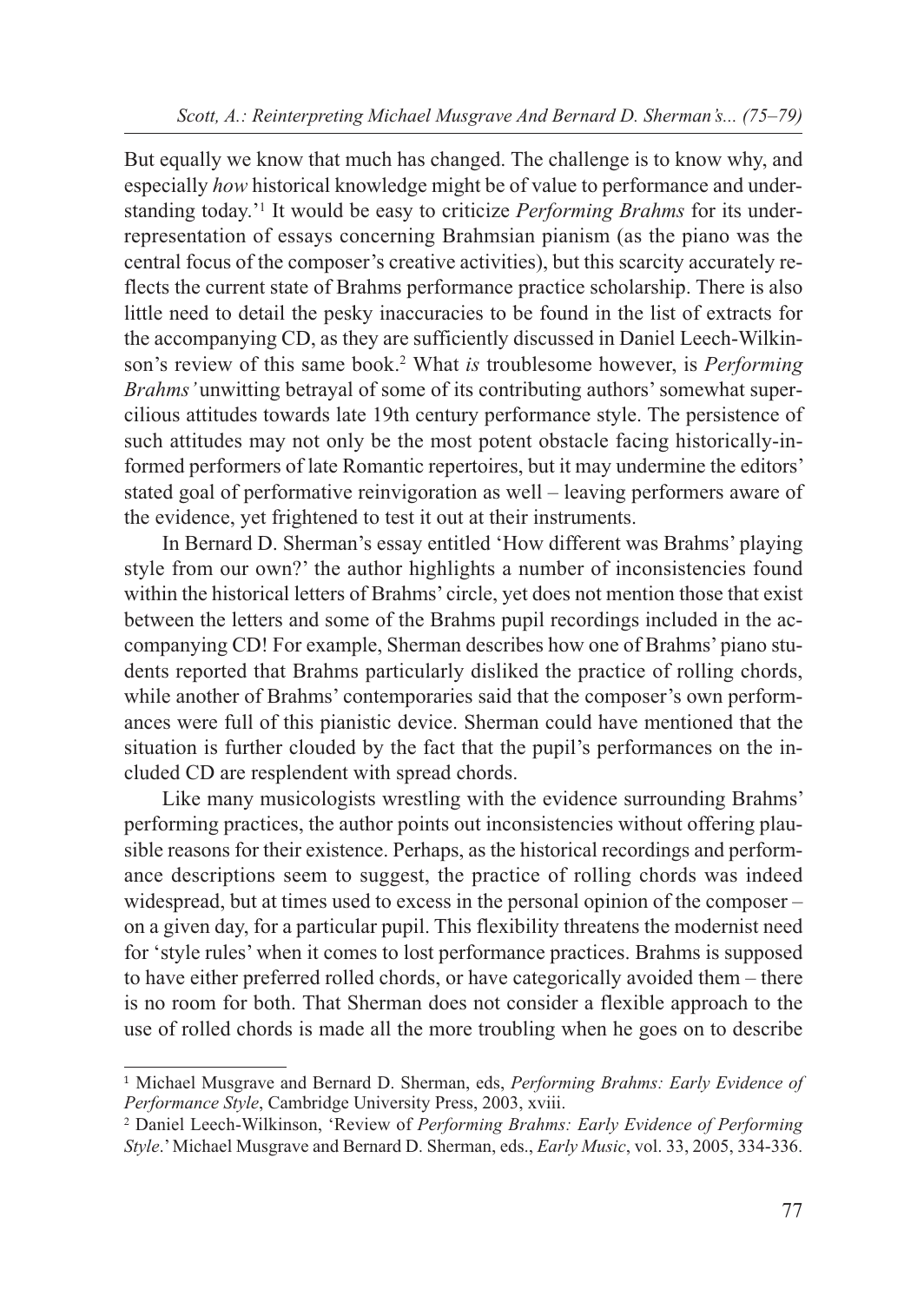the composer's apparently relaxed attitude towards tempo and vibrato, suggesting that 'Brahms, like many composers, was concerned more with a performer's ability to convey musical content than with adherence to specific performance practices.'3 If one truly supports such a theory, perhaps it would be more fruitful to gather evidence of all of the varying approaches that made up a particular performing context and offer those *en masse* as viable possibilities for historicallyminded performers, rather than searching for style rules and pointing out inconsistencies.

Michael Musgrave's chapter 'Early trends in the performance of Brahms' piano music' also betrays the positivistic leanings of its author. For example, Musgrave states that because Brahms began his career as a concert pianist, 'his piano music is written to reflect accurately his intentions, since its notation is based on intimate experience.'4 Not only is it highly disputable that *any* score can accurately reflect composer intent, but much of the evidence (his carelessness throughout the publication process and the frequency with which he changed expressive indications) seems to indicate that the very notion of conveying intent with notation is one that was quite foreign to Brahms. Furthermore, one need only listen to the accompanying CD to discover the expressive world that seems to reside, un-notated, between the lines of his pupil's performances.

Musgrave discusses the recordings of two of these students – Ilona Eibenschütz and Adelina De Lara – in some detail. Actually, these women were Clara Schumann's pupils as well, and often premiered many of Brahms' later piano works. Descriptions of the day are full of references to Clara's beautiful, delicate and singing *legato* tone. Such descriptions exist of Brahms' playing as well: as another pupil recalled, 'his touch could be warm, deep, full and broad in the *fortes*, and not hard even in the *fortissimos*; and his *pianos*, always of carrying power, could be as round and transparent as a dewdrop. He had a wonderful *legato*.'5 Because they appeal to our own tastes, descriptions such as these have largely shaped the way we perform Brahms' music today. Musgrave too seems to believe that the qualities described above are those of a Brahms 'school' of playing. He avoids the inclusion of descriptions of Brahms' playing that contradict those described above (a *Clara* school of playing), as well as those that run counter to our modern performance tastes. He praises De Lara's interpretations for their balance, control and unfailing faithfulness to Brahms' score. He lambastes Eibenschütz's performances for being perfunctory in some instances, and played at wildly quick tempi

<sup>3</sup> Musgrave and Sherman, 3.

<sup>4</sup> Ibid., 302.

<sup>5</sup> Ibid., 303.